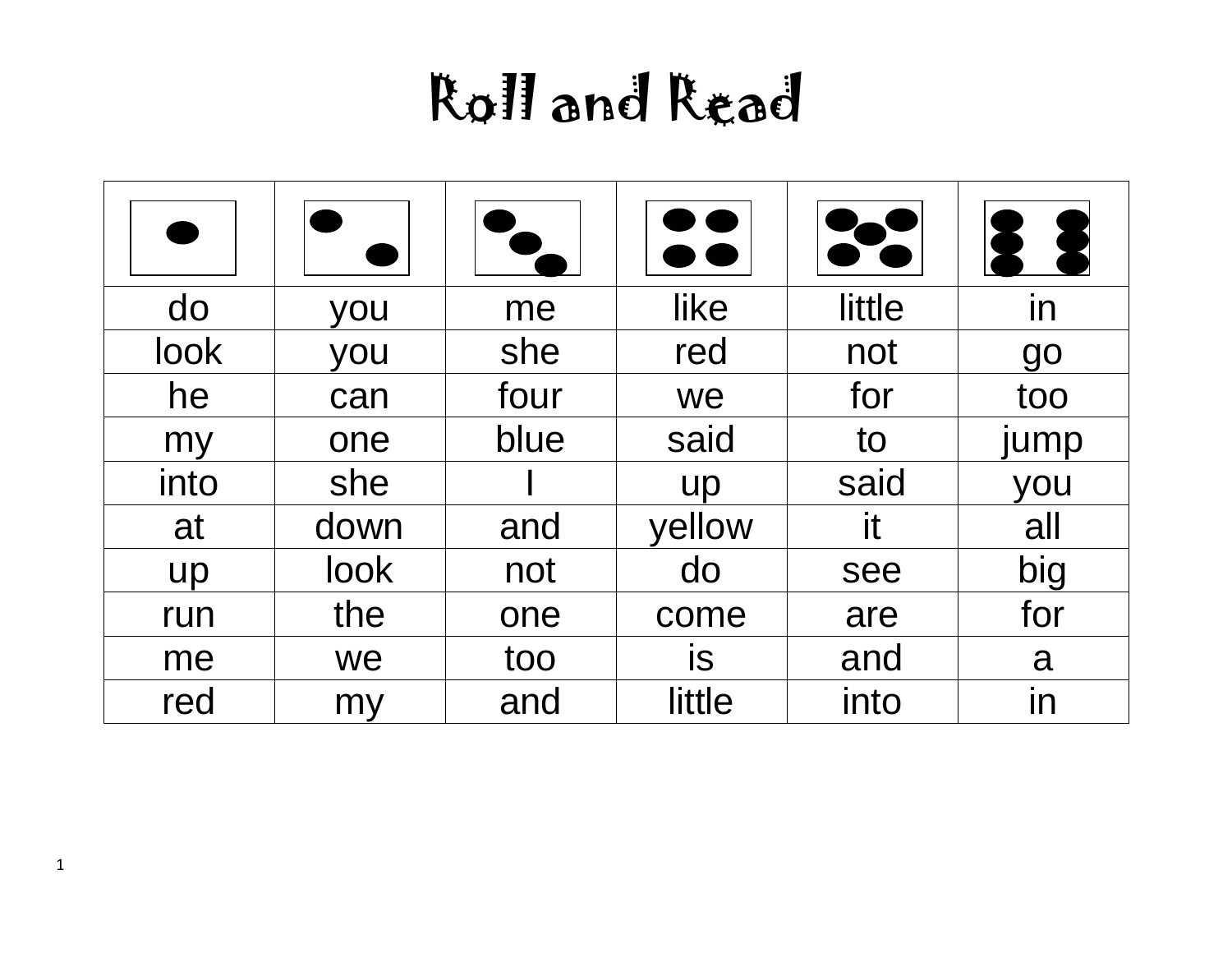|       |            |       | <b></b> |       |      |
|-------|------------|-------|---------|-------|------|
| our   | them       | ran   | they    | three | fly  |
| by    | <b>Six</b> | did   | no      | that  | old  |
| had   | this       | stop  | get     | on    | be   |
| was   | good       | will  | find    | that  | away |
| out   | <b>SO</b>  | has   | him     | brown | came |
| has   | his        | eat   | play    | make  | but  |
| there | stop       | funny | him     | who   | Some |
| am    | yes        | have  | black   | good  | Help |
| was   | <b>Of</b>  | over  | there   | an    | Two  |
| going | ran        | here  | theme   | there | Then |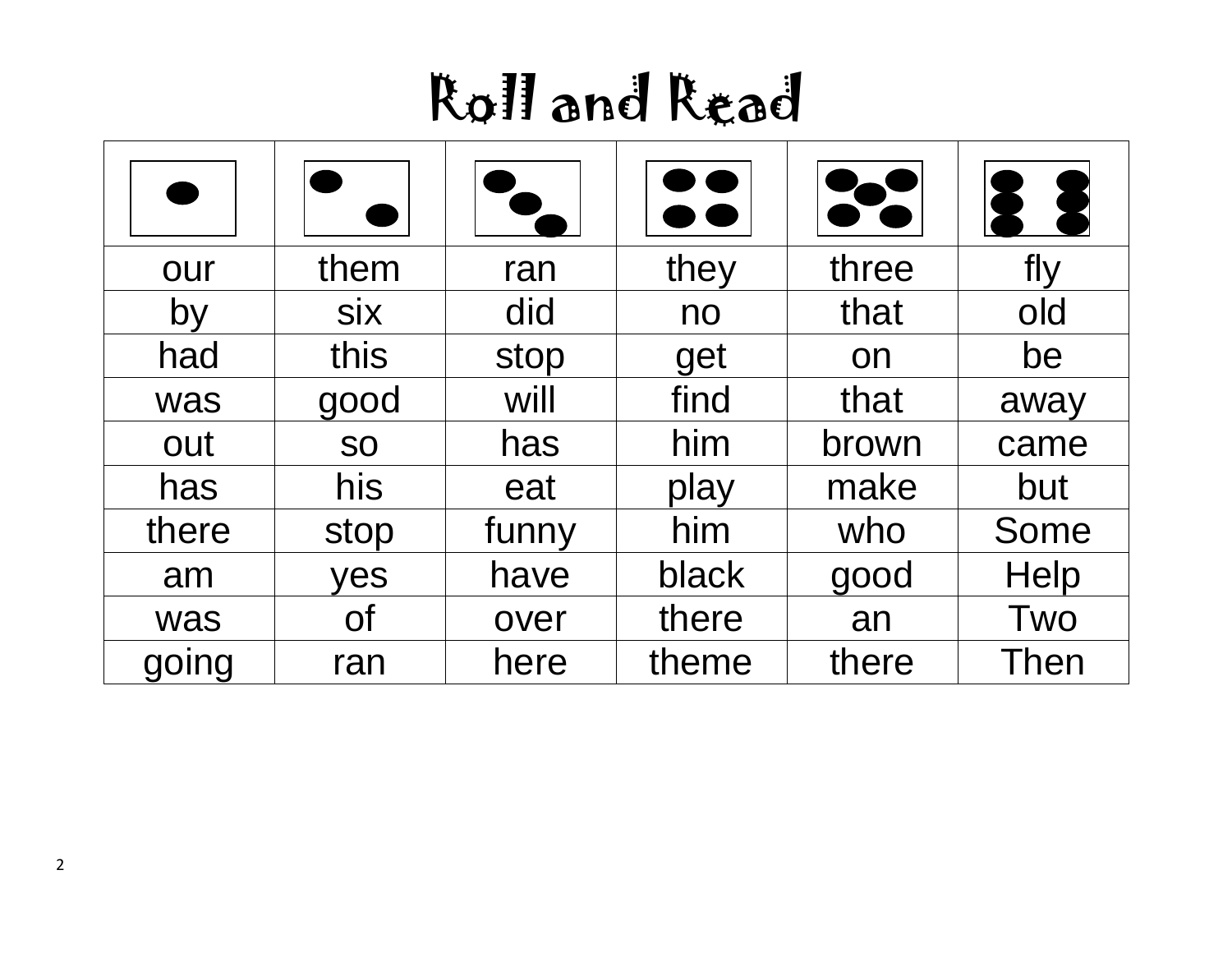| please | give      | hot   | after | went       | <b>Ask</b> |
|--------|-----------|-------|-------|------------|------------|
| if     | its       | saw   | don't | were       | From       |
| say    | hay       | just  | now   | could      | What       |
| new    | may       | ate   | call  | soon       | Let        |
| your   | when      | ten   | where | if         | Put        |
| sit    | don't     | as    | live  | must       | Well       |
| under  | walk      | green | off   | new        | Green      |
| take   | her       | saw   | got   | <b>off</b> | Know       |
| just   | please    | walk  | put   | ride       | How        |
| with   | <b>or</b> | after | say   | went       | What       |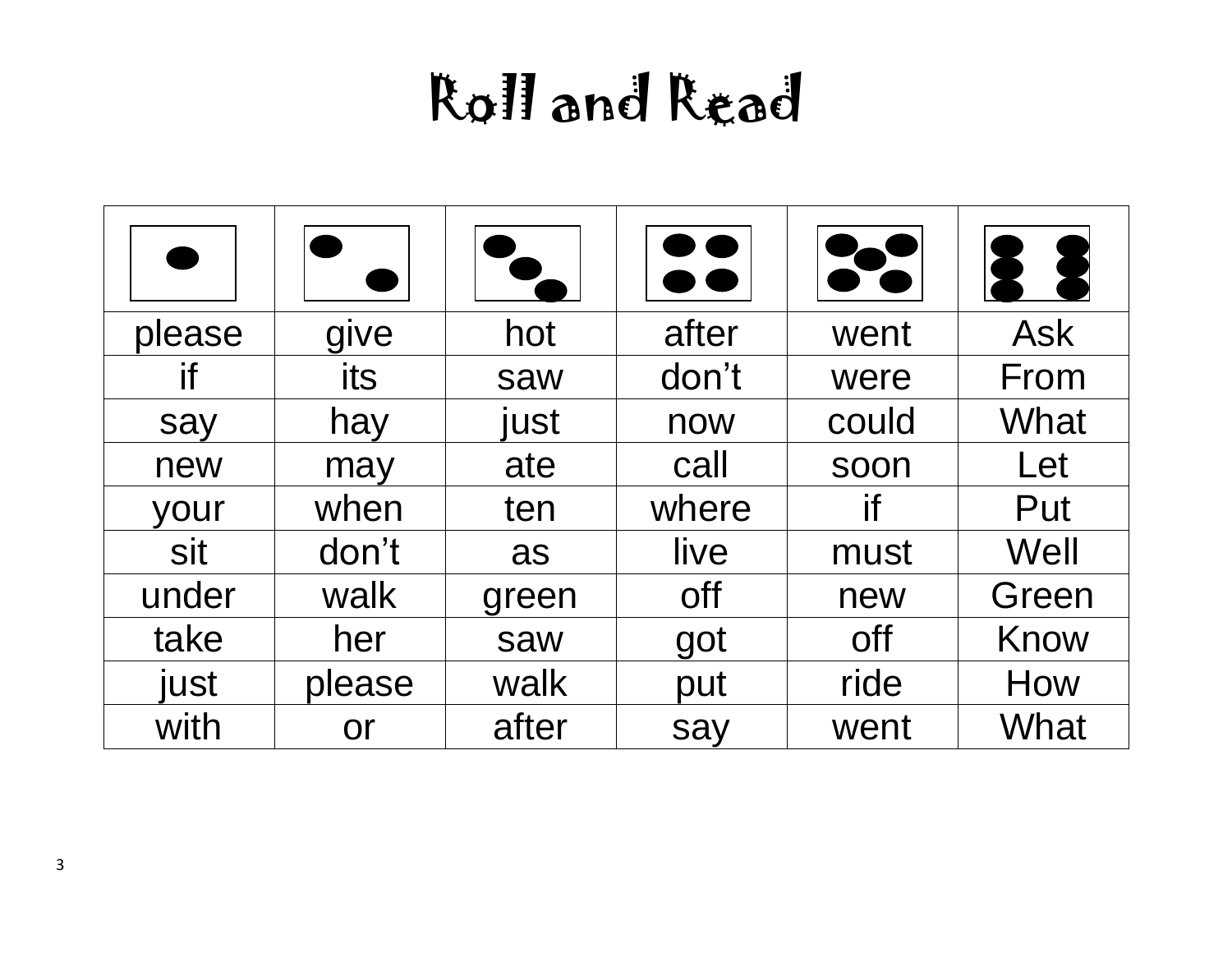|       |           |        | $\bullet$ $\bullet$ |        |        |
|-------|-----------|--------|---------------------|--------|--------|
| small | cut       | around | right               | wish   | very   |
| buy   | <b>US</b> | seven  | first               | try    | open   |
| pick  | before    | only   | want                | eight  | why    |
| cold  | every     | which  | long                | today  | does   |
| first | gave      | their  | sleep               | been   | around |
| any   | fast      | made   | every               | read   | work   |
| white | five      | wish   | cut                 | pull   | tell   |
| hold  | would     | think  | thank               | about  | sing   |
| read  | very      | round  | best                | always | been   |
| keep  | because   | fall   | pretty              | eight  | today  |